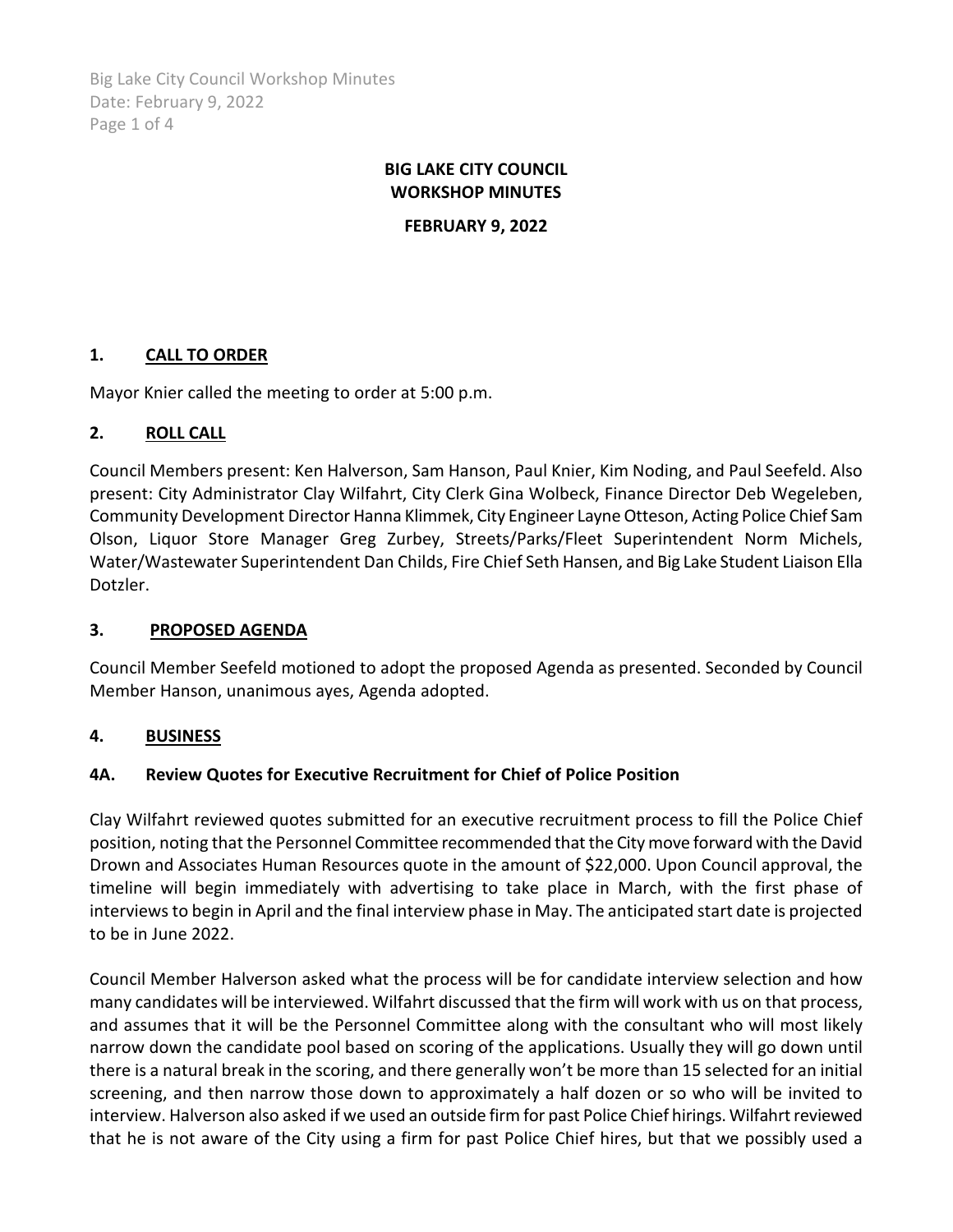Big Lake City Council Workshop Minutes Date: February 9, 2022 Page 2 of 4

consultant during the backgrounding process. Deb Wegeleben reviewed the interview panel process used the last time where we brought in two representatives from outside law enforcement agencies as well as Council, Staff and a citizen who all sat on the panel. Halverson stated that it has been mentioned that possibly the one candidate, if we would have done a more thorough background check, it would have raised flags and we wouldn't be in the position that we are in now. Wilfahrt discussed that we have heard in conversations with the Police Department in general that a more comprehensive background analysis is something we should do as part of the hiring process. Right now, it is unclear if either of the two firms would provide that type of service so we may need to ask them if there is a way to do a more detailed background check outside of the services they typically provide. These types of firms generally provide a criminal history, credit check, and basic prescriptive types of backgrounding. A lot of times when a City is hiring for the Police Chief position, backgrounding will include character interviews including interviews with previous employers, landlords, and neighbors, just to make sure they understand the true character of the person they are hiring, not just the paper reports a basic background would provide. Halverson stressed that we need to have a more extensive background process in order to get the kind of Chief our Department needs and deserves. That part of the hiring process is just as important because that will determine how this person will treat our Officers. Wegeleben discussed that these types of companies are more than likely going to do the more extensive backgrounding than what we could do internally. Wilfahrt reviewed that we can ask them specifically to do this type of extensive backgrounding. Council Member Noding agreed that we need to do a more expanded background process. Noding also discussed the leadership issues we have had in the Police Department over the last 10 to 15 years, stressing it would be good for the community, our Officers, and for the Department to have stability. Halverson also asked if it will just be Council doing the interviews or we will include others like we did last time. Wilfahrt reviewed that the interview structure will be up to Council on how they want to tailor that process. The consultant will ask Council what process they want to use and will build the interviews around that.

Council Member Hanson discussed that since the Personnel Committee meeting, he has changed his mind about which quote would better suit the City. After further reviewing the quotes, he feels Baker Tilly has far more experience in recruitment for Police Chief's than David Drown and Associates has. Hanson stated that he would be more comfortable paying \$3,000 extra to go with the firm that has extensive experience with Police Chief recruitment. Clay Wilfahrt reviewed that Baker Tilly is a nationwide firm and would have a lot of executive recruiters, and noted that Staff doesn't really have a strong preference one way or another. Noding asked if we decide to go with Baker Tilly, would that push the approval back 2-weeks. Wilfahrt explained that the item on the Consent Agenda is for approval of the Personnel Committee recommended firm of David Drown. If Council wishes to go with Baker Tilly instead, the item would need to be pulled from the Consent Agenda for separate consideration.

Mayor Knier asked what the search would entail that would be specific to the hire of a Police Chief. Wilfahrt explained that they would have a network for who we are recruiting, noting that often times these executive search firms build a network of professionals who would fit the roll we are advertising for. They get to know the pool of candidates who are looking for a job, so the more recruiting you do in a certain field, the more they are going to know a network of people they can reach out to. The biggest advantage he can see is that they are going to be able to bring more people to the table to apply for the position. Just having a familiarity with what types of experience and education we are going to want to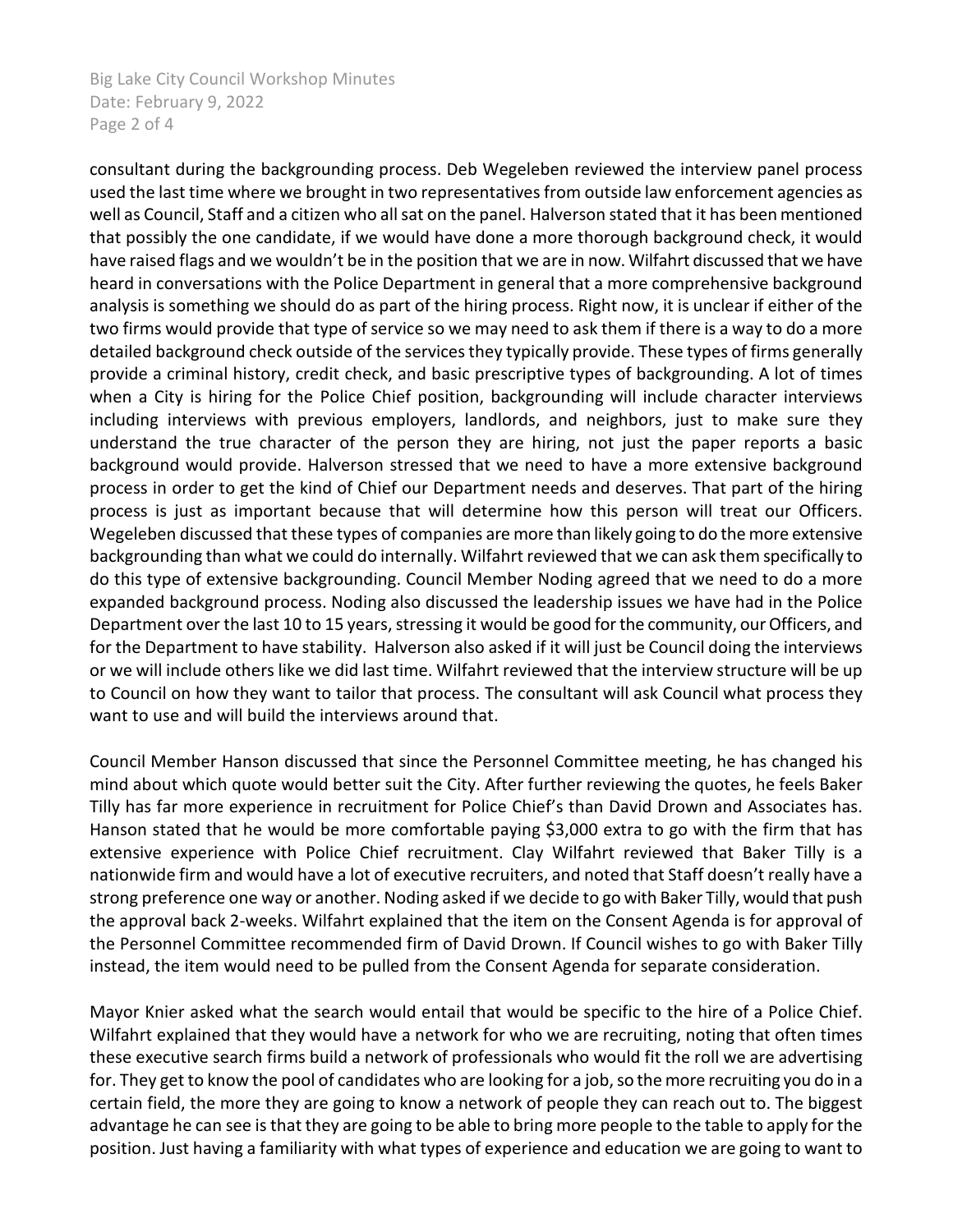Big Lake City Council Workshop Minutes Date: February 9, 2022 Page 3 of 4

build into the requirement process for an applicant pool is a benefit. Council Member Seefeld pointed out that Baker Tilly does social media outreach, but with David Drown we would have to ask them to conduct that type of outreach.

Council directed Staff to move forward with bringing the Baker Tilly quote forward to tonight's Council meeting for Council consideration.

# **4B. CR 81 Project Update**

Layne Otteson provided an update on the Sherburne County Road 81 project. The reconstruction of this section of CR 81 is an opportunity for the City to extend water and sewer trunk lines and save substantial costs related to removals and restoration. Water and sewer needs to be extended 350 feet northwest along CR 81 past Lake Ridge Drive and to the edge of future development. This extension will position the City utility system for expansion to the north and west in the future. In previous discussions, Staff estimated these costs could potentially be \$65,000 for a 12" trunk watermain and \$80,000 for an 18" trunk sanitary sewer. Sherburne County opened bids on January 19, and costs came in slightly higher than estimated. The bid for trunk watermain is \$66,201.47 and \$95,962.38 for the trunk sanitary sewer. Otteson noted that the sewer cost includes \$9,032.11 in dewatering if needed. Seasonal water table fluctuates seasonally, and dewatering may not be needed. Otteson asked for Council feedback on moving forward with the extension of utility services on the CR 81 project.

Council directed Staff to move forward with the extension of utility services as bid for the Sherburne County Road 81 project.

# **4C. Discuss AIS Grant Opportunity**

Layne Otteson reviewed grant opportunities for treatment of Aquatic Invasive Species (AIS) in Big Lake and Lake Mitchell. Historically, the City has budgeted for the treatments and has received grant assistance. The MNDNR recently recommended consideration for treating Curlyleaf Pondweed as it seems to be expanding. Otteson noted that the Big Lake Community Lakes Association (BLCLA) is in support of the grants, treatment and diving inspections on our lakes. In 2021, divers performed Starry Stonewart inspections near 2 lake access as recommended by the MNDNR and the Sherburne Soil and Water Conservation District (SSWCD). The DNR suggests the threat can be minimized through inspection and immediate response if needed. Staff is recommending the City pursue grant funding to have divers search the lake for Starry Stonewart in targeted areas. The cost wasfunded at 75% by a SSWCD grant in 2021. Otteson reviewed that the estimated project cost is \$14,500 with \$5,000 potentially funded from a DNR grant, \$1,000 funded by a SWCDD grant, and the remaining cost of \$8,500 to be funded by the City.

Council directed Staff to move forward with securing grant dollars towards treatment of AIS in Big Lake and Mitchell Lake.